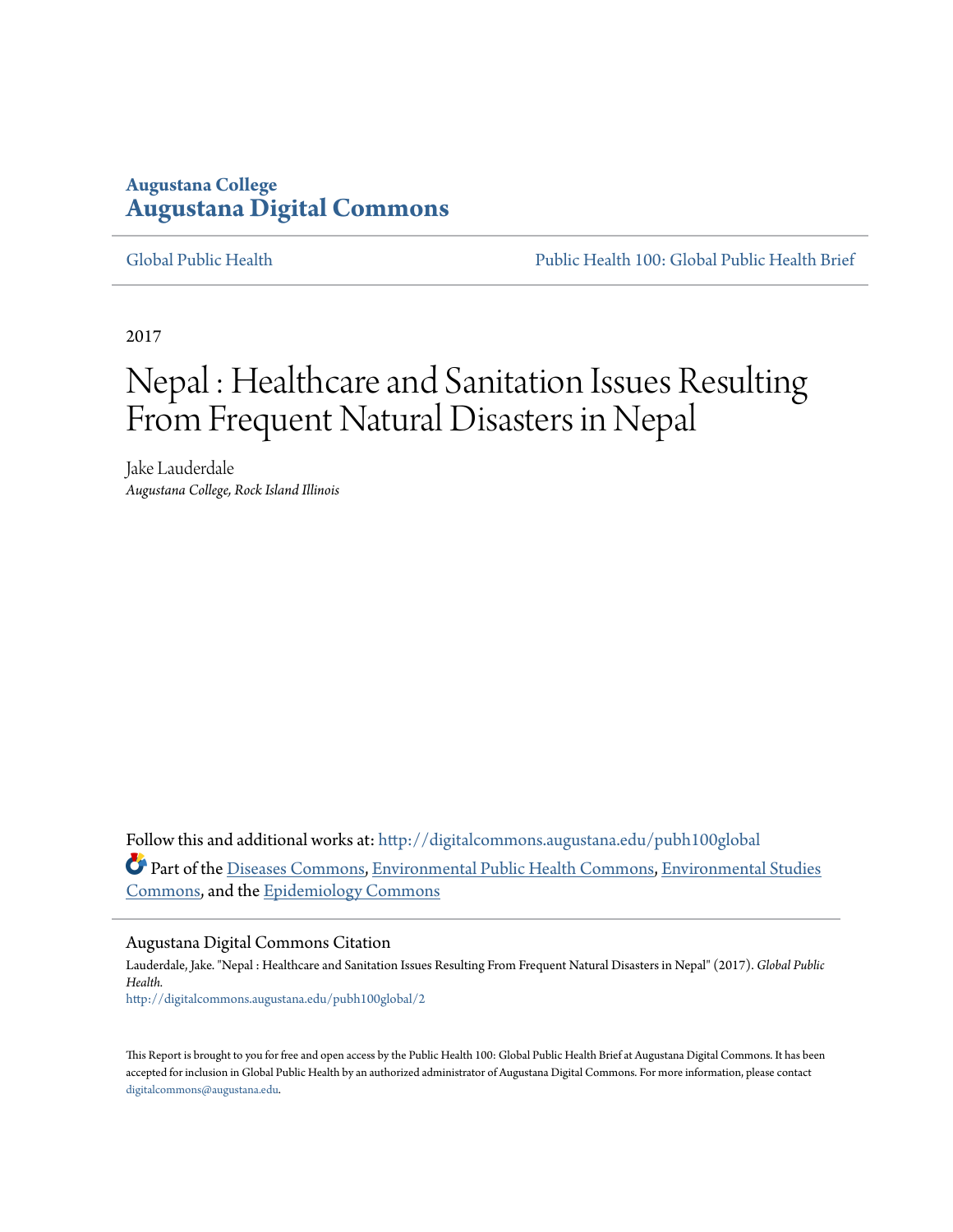Jake Lauderdale

PUBH-100-02

R. Heick

20 October 2017

*Health Care and Sanitation Issues Resulting From Frequent Natural Disasters in Nepal*

**NEP** 1

| Nepal                                             |                                                                                                                                                                                                                                                                                                                                                         |  |
|---------------------------------------------------|---------------------------------------------------------------------------------------------------------------------------------------------------------------------------------------------------------------------------------------------------------------------------------------------------------------------------------------------------------|--|
| Location                                          | China<br><b>XIZANG ZIZHIO</b><br>Pakistan<br><b>Bhutan</b><br>India<br>RAJASTHAN<br><b>ADFSE</b><br><b>Bangladesh</b><br>India<br>Burma<br>PRADESH<br>CIIADA<br>Benga<br><b>ANDHRA</b><br>RADES<br>OCEAN<br>$IN$ $D$<br>A N                                                                                                                             |  |
|                                                   | http://twoandfro.com/2014/05/k-k-k-k-k-k-kathmandu/ (Map of Himalayan<br>Region)                                                                                                                                                                                                                                                                        |  |
| Population                                        | Census: 28.89 million (2016)<br>Ethnicity: Khas/Nepalese                                                                                                                                                                                                                                                                                                |  |
| <b>Political Structure</b>                        | Multi-party republic<br>Democratic electoral processes<br>Collapse of communist party in 2011                                                                                                                                                                                                                                                           |  |
| <b>Major Challenges</b><br><b>Faced by Nation</b> | Extremely low income country (2016 GDP per capita: \$729.53)<br>Political instability following relatively recent civil war<br>Geographically prone to frequent natural disasters<br>$\overline{\phantom{a}}$<br>Serious lack of infrastructure and basic health care leads to easy spread of disease,<br>malnutrition, and high infant mortality rates |  |

**Health Issue: Damage and Disease Resulting From Earthquakes and Similar Disasters**

- Some of the observed impacts, specifically those incurred from Nepal's 2015 Gorkha earthquake, include: "collapse of healthcare facilities and healthcare systems, interruption of ongoing healthcare delivery, disruption of surveillance and health programs (immunization and vector control programs) and limitation or destruction of farming activities leading to food insecurities." (Asokan and Vanitha, 2017, p.92). Earthquakes and landslides continue to displace significant portions of the population and increase spread of disease significantly.
- Severity of earthquakes can be measured by their seismic activity, however, damage inflicted relies on several other factors. In response to the 2015 earthquake, Nepal followed the National Disaster Response Framework (NDRF). This framework, as suggested in an article analyzing the implementation of it following the earthquake,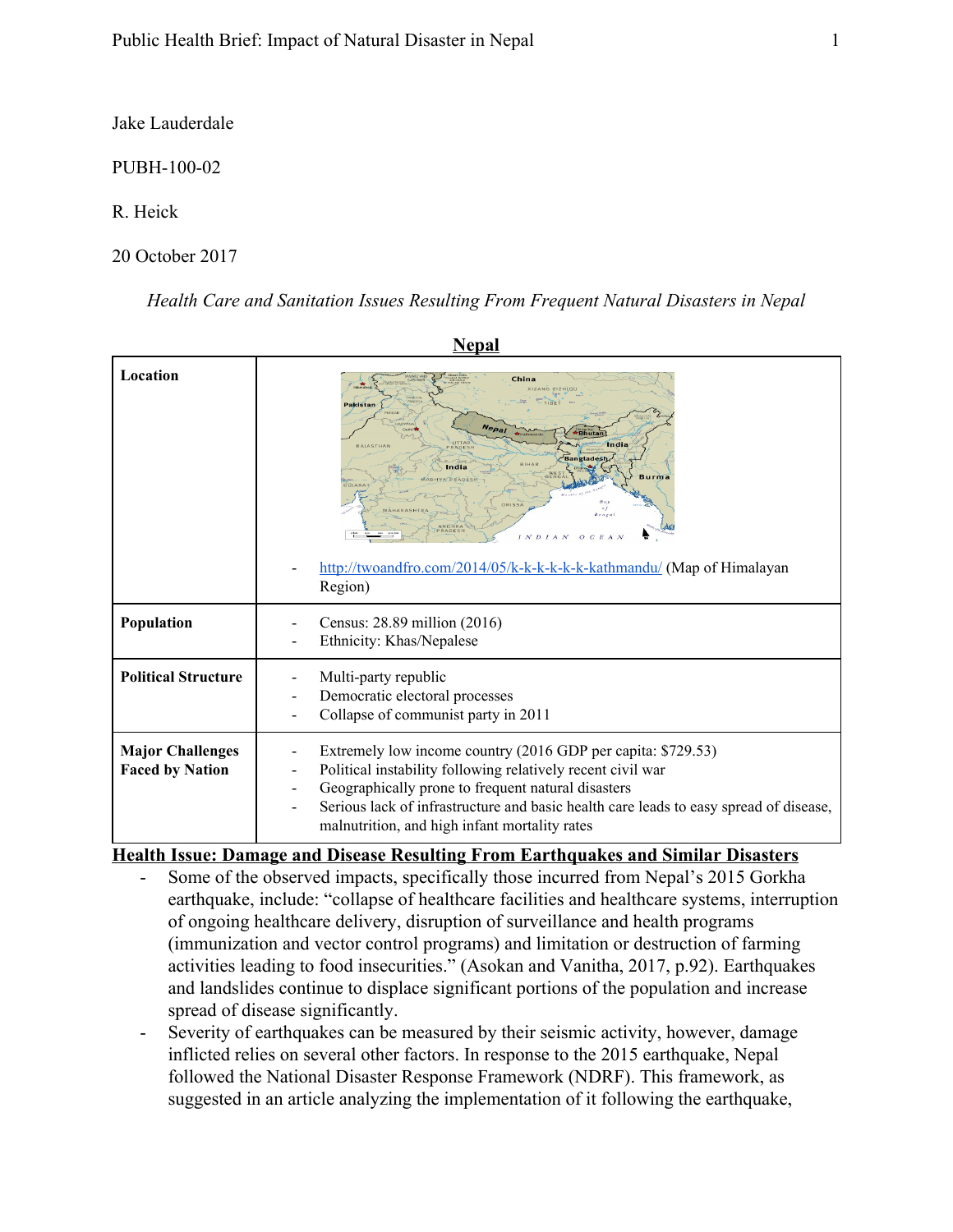"failed to capture the potential of local non-governmental organizations and communities as potential responders…" (Bisri and Beniya, 2016, p.19). The severe lack of medical assistance available to those affected was a combination of both the previously mentioned poor use of local aid, as well as the result of extremely low incomes and an unproductive federal government.

While the limited government promised compensation and support following the 2015 quake, an article on the aftermath from Newsweek points out that "...in the months following the earthquake, the cost of building materials skyrocketed thanks to massive demand." (Wolfson, 2016, p.1). Already vastly disadvantaged, issues such as high demand and a lack of basic resources necessary for disaster response have impeded much progress by the affected Nepali people and those aiding them.

### **What Can Be Done?**

- Outside help, specifically in the form of NGO's (non-governmental organizations) is a necessity for developing countries like Nepal following disasters such as the 2015 earthquake. While groups are able to raise money and lend medical assistance to the affected population, their resources and time are limited.
- Rather than such heavy dependence on outside help, resources from these groups could be funnelled into local/regional governing bodies/facilities to permanently affect the responses available by the Nepalese people.
- Using resources preventatively on things like infrastructure and sanitation rather than reacting to natural disasters as/after they occur.

| Frequency                  | Although major earthquakes in Nepal have been separated by extended<br>periods of time in the past, minor earthquakes as well as related disasters<br>like avalanches and mudslides plague the country on constant basis                                                                                                                                                                                                                                                                                                                                                                                                                                                                                                                                                                 |
|----------------------------|------------------------------------------------------------------------------------------------------------------------------------------------------------------------------------------------------------------------------------------------------------------------------------------------------------------------------------------------------------------------------------------------------------------------------------------------------------------------------------------------------------------------------------------------------------------------------------------------------------------------------------------------------------------------------------------------------------------------------------------------------------------------------------------|
| <b>Affected Population</b> | Injuries per district as of 29.04<br>EDIM<br>(11.05am), Nepal Government Figures<br>10194 injuries<br><b>Counted Injuries per district:</b><br>Kathmandu: 2400<br>Bhaktapur: 1886<br>Lalitpur: 1090<br><b>Gorkha: 1000</b><br>Kavrepalanchok: 848<br><b>Worst hit districts:-</b><br>Injuries Reported per 1,000,000 people)<br><b>Rasuwa: 15100</b><br>Bhaktapur: 5800<br>Created from data from the<br>Gorkha: 3400<br><b>Nepalese Government</b><br>Lalitpur: 2200<br>Kavrepalanchok: 2100<br>Populations near the mountainous regions (in the figure above, the<br>primarily affected groups were those near the urban Gorkha District)<br>https://reliefweb.int/map/nepal/nepal-earthquake-injuries-district-2904201<br>5-1105am-nepal-government-figures (Earthquake District Map) |
| <b>Risk Factors</b>        | Location (near mountainous terrain)<br>Proximity to health care provider<br>Population density (increased likelihood of spreading disease)                                                                                                                                                                                                                                                                                                                                                                                                                                                                                                                                                                                                                                               |

## **Epidemiology**